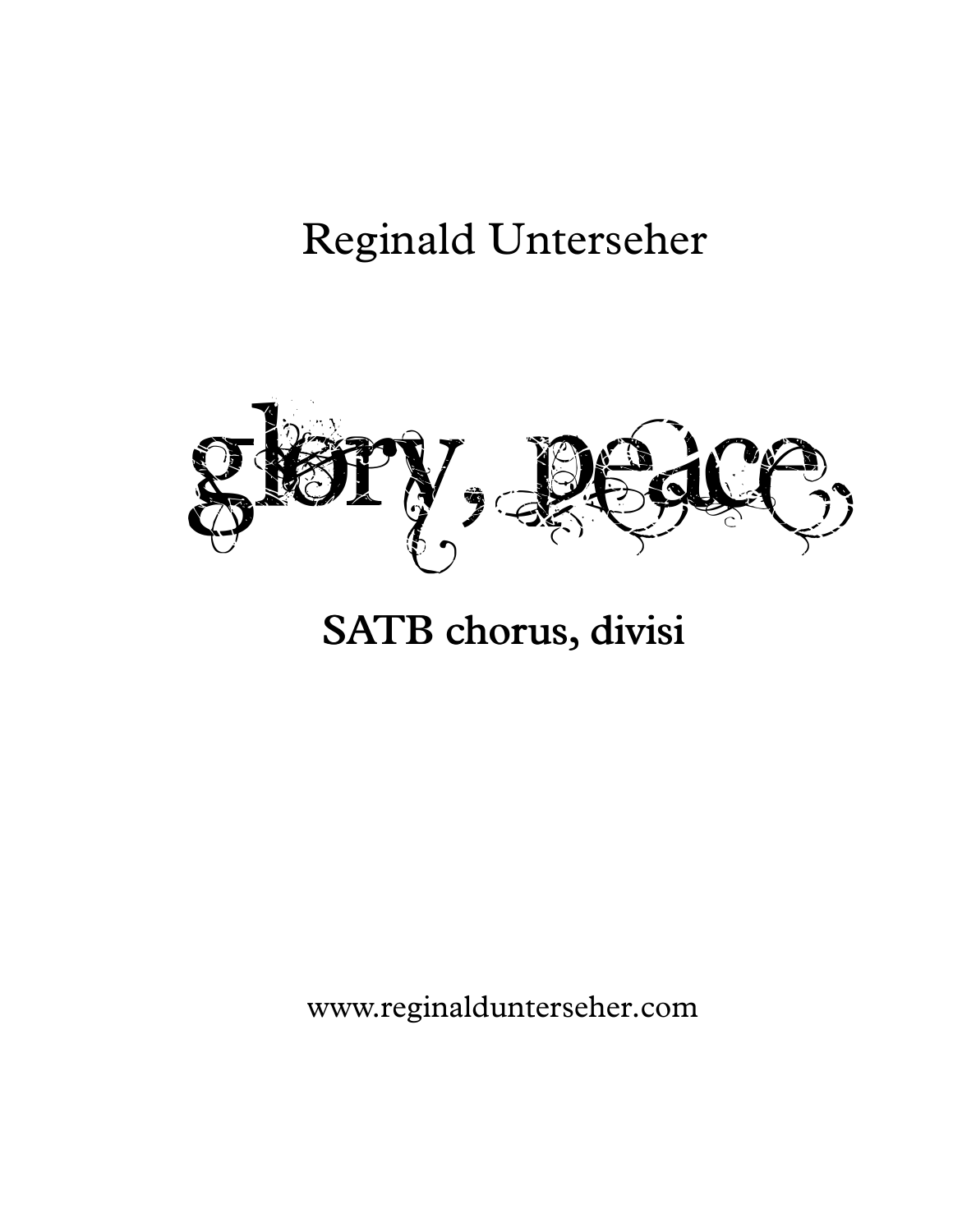## PROGRAM NOTES

This piece comes from a scene I saw while hiking high on the shoulders of Badger Mountain in south centralWashington State on a September morning in 2011, looking north across the confluence of theYakima River and the Columbia River to the Hanford Reach National Monument.The sky was completely covered in very dark, blue-gray cloud, but I could see all the way across the Arid Lands Ecology Preserve and the Hanford Nuclear Reservation, to the white bluffs of theWahluke Slope and beyond. As I stood, watching, I saw a sudden flash of white against the ominous distance. I could not tell what it was, at first, even upon a second flash. All at once, the whole flock of large white birds wheeled and turned and caught the single shaft of sunlight, and the sky was full of them. From that distance, they appeared to be AmericanWhite Pelicans, a bird that had almost disappeared in the 20th century due to DDT and degradation of the wetlands, but now has returned to the Reach. It was a scene of amazing stillness and movement, from the deceptively motionless sky in the background and the rivers below to the flocking birds above them, flying in turning, flowing patterns, reacting to unseen forces and pursuing a hidden, co-ordinated goal through the air. I have tried to capture those three elements in the music--the slow movement of the rivers below, the flashing and flocking of the birds above, and the darkness surrounding it all.

The first section references the sacred incantation "AUM," or in Devanagari, **ॐ**.

The English words in the next sections are "Glory above, and peace below," a reference to the Angelic Hymn. In Greek, it begins Δόξα Σοι τῷ δείξαντι τὸ φῶς,"Glory to you who has shown us the light."

## PERORMANCE NOTES:

 $\star$  In the section up to rehearsal letter A (and on the last long note), the hairpins indicate the opening and closing of the lips going from "mm" to a dark, mid-back, rounded "oh".The opening and closing will automatically create a crescendo/decrescendo effect, a constantly gliding movement. Some notes will become more prominent in the chord and then fade into the background as part of this process. Note changes should be unemphasized, almost imperceptable.

Where the notes split (bars  $11-16$ ,  $S1/2$ ), the hairpins above the staff are for the top note and the hairpins below for the lower notes.

# In the section at the end, the intent is to create the effect of one voice that can sing all the notes from the lowest to the highest. Enter at the lowest pitch you can, and seamlessly follow the sequence as high as you can and still release easily, using all registers of the voice.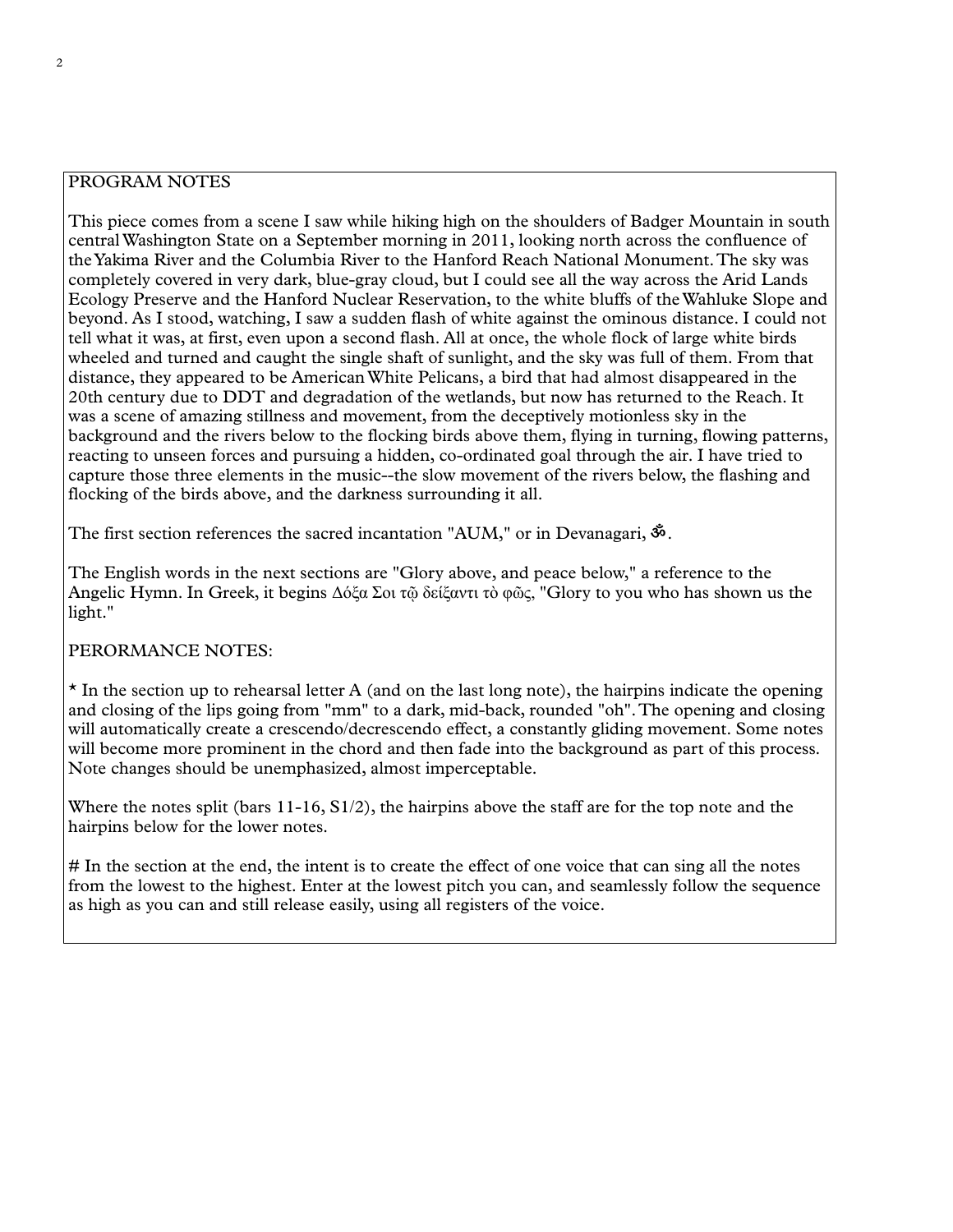

© Reginald Unterseher 2011<br>*all rights reserved*<br>www.reginaldunterseher.com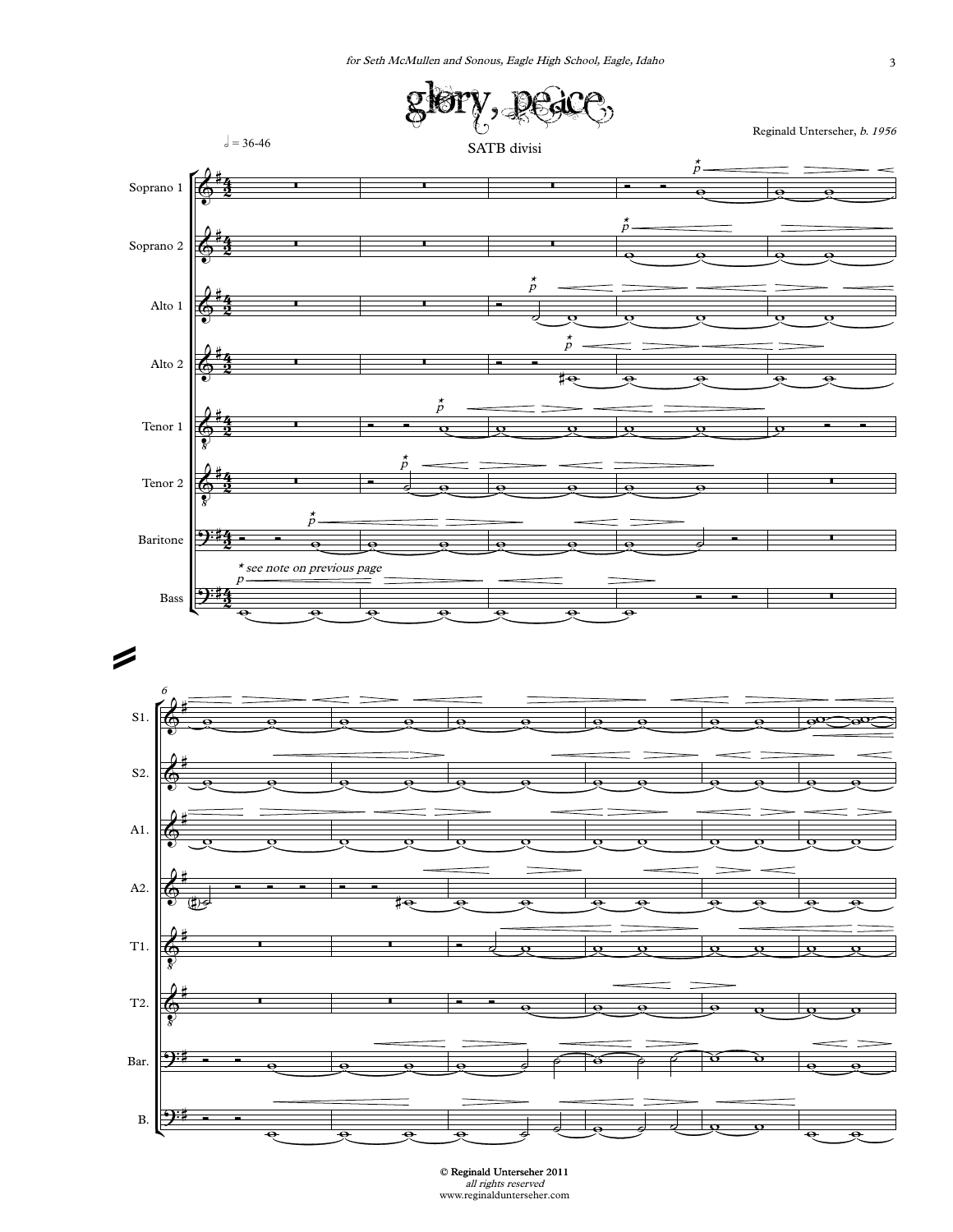



4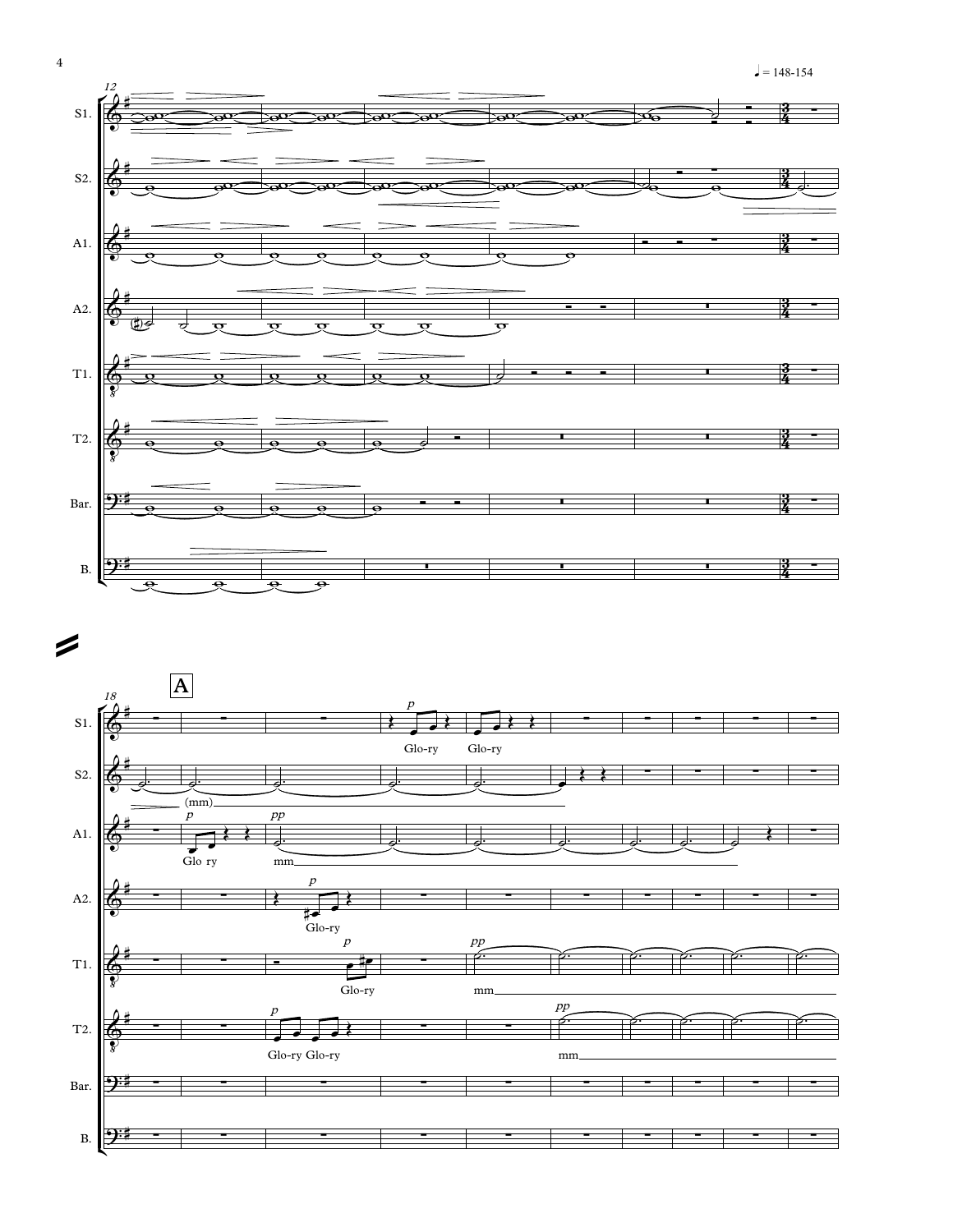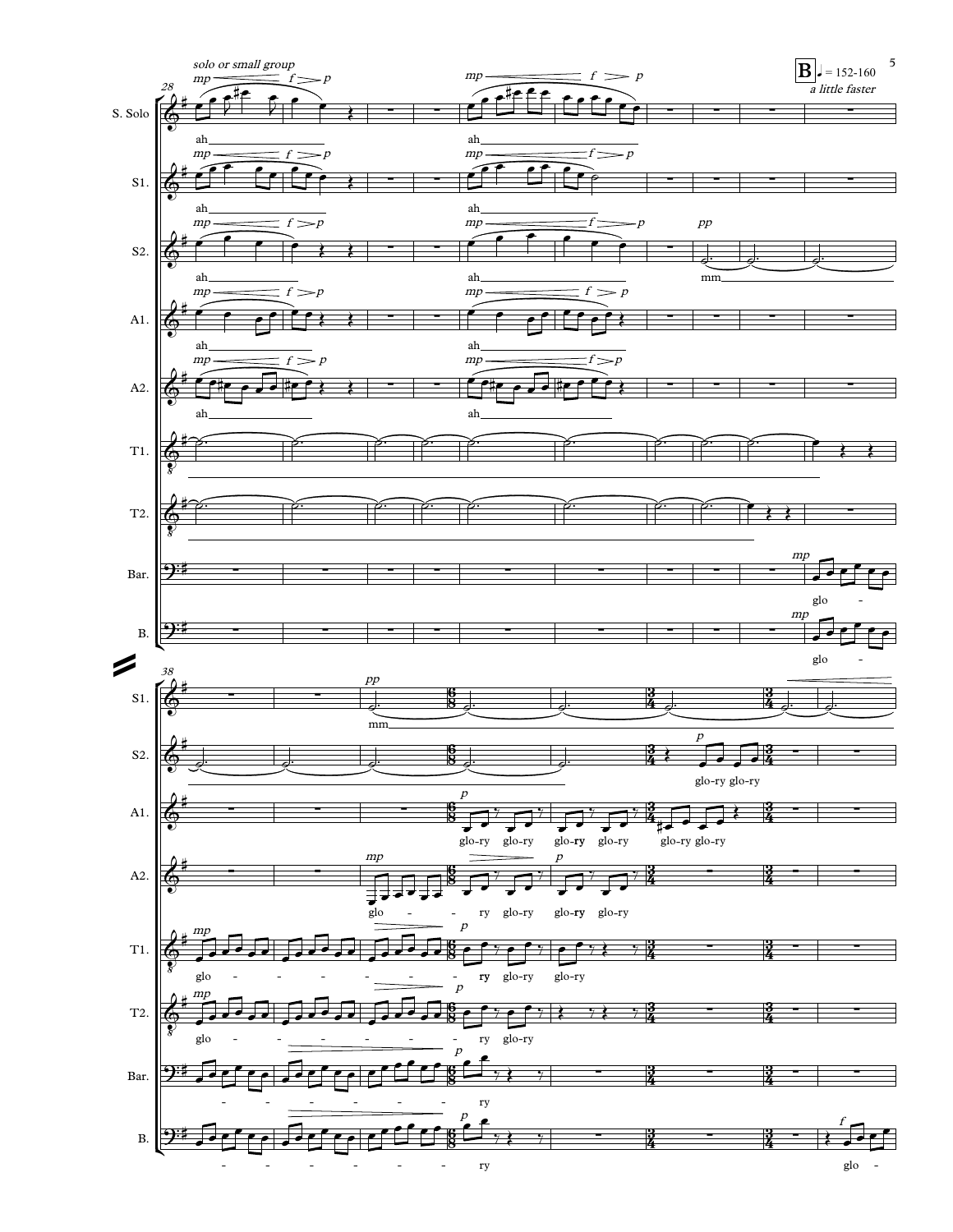

6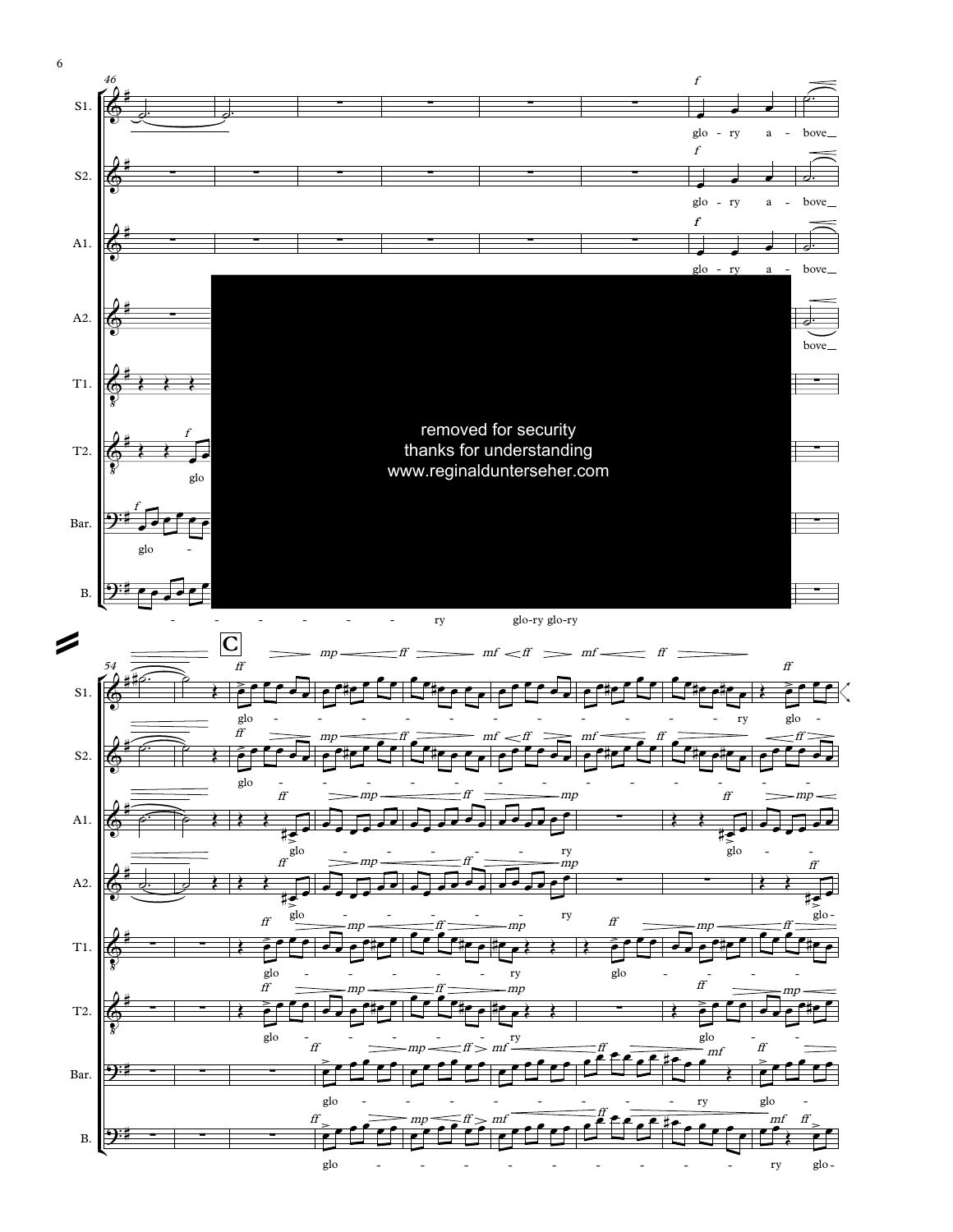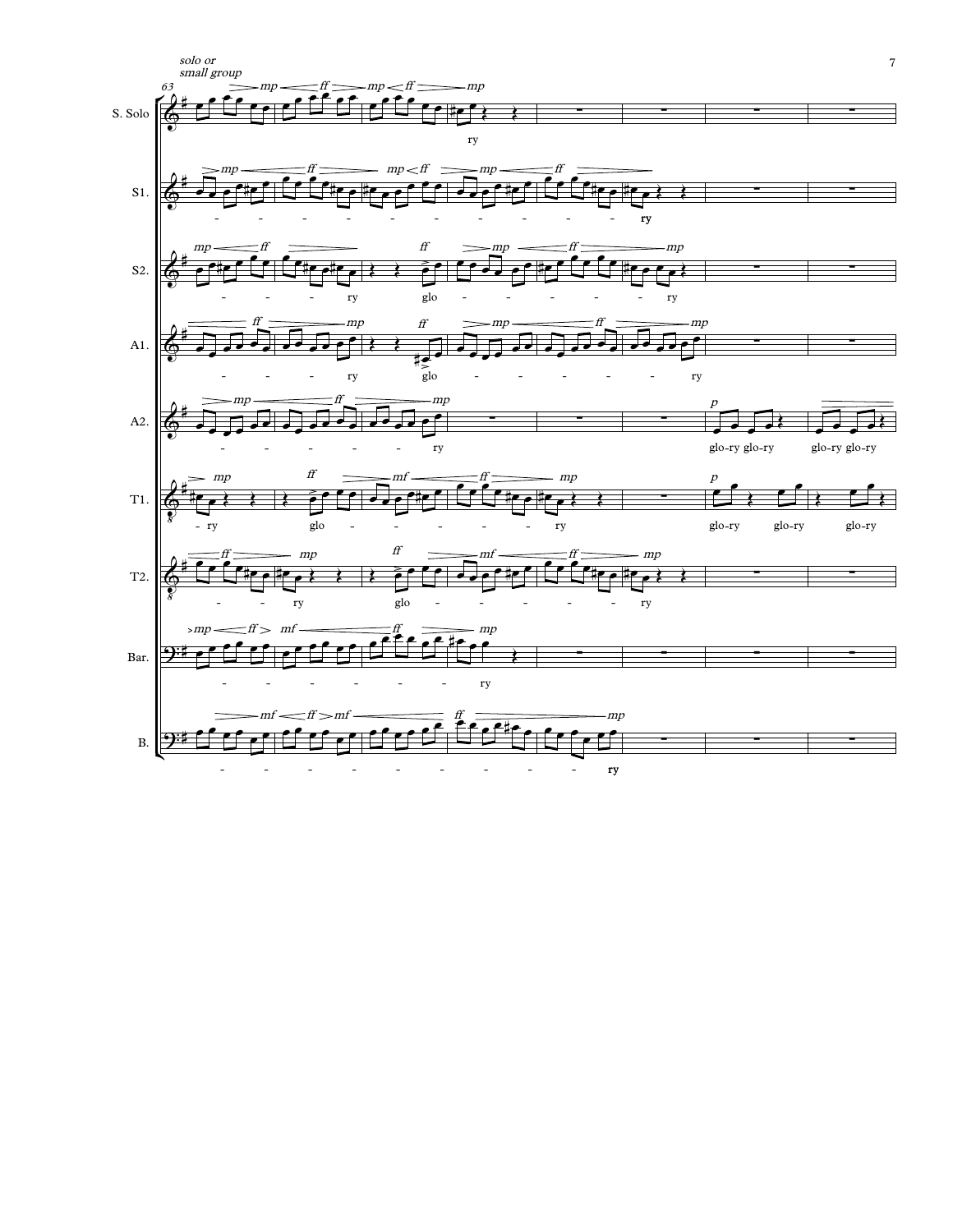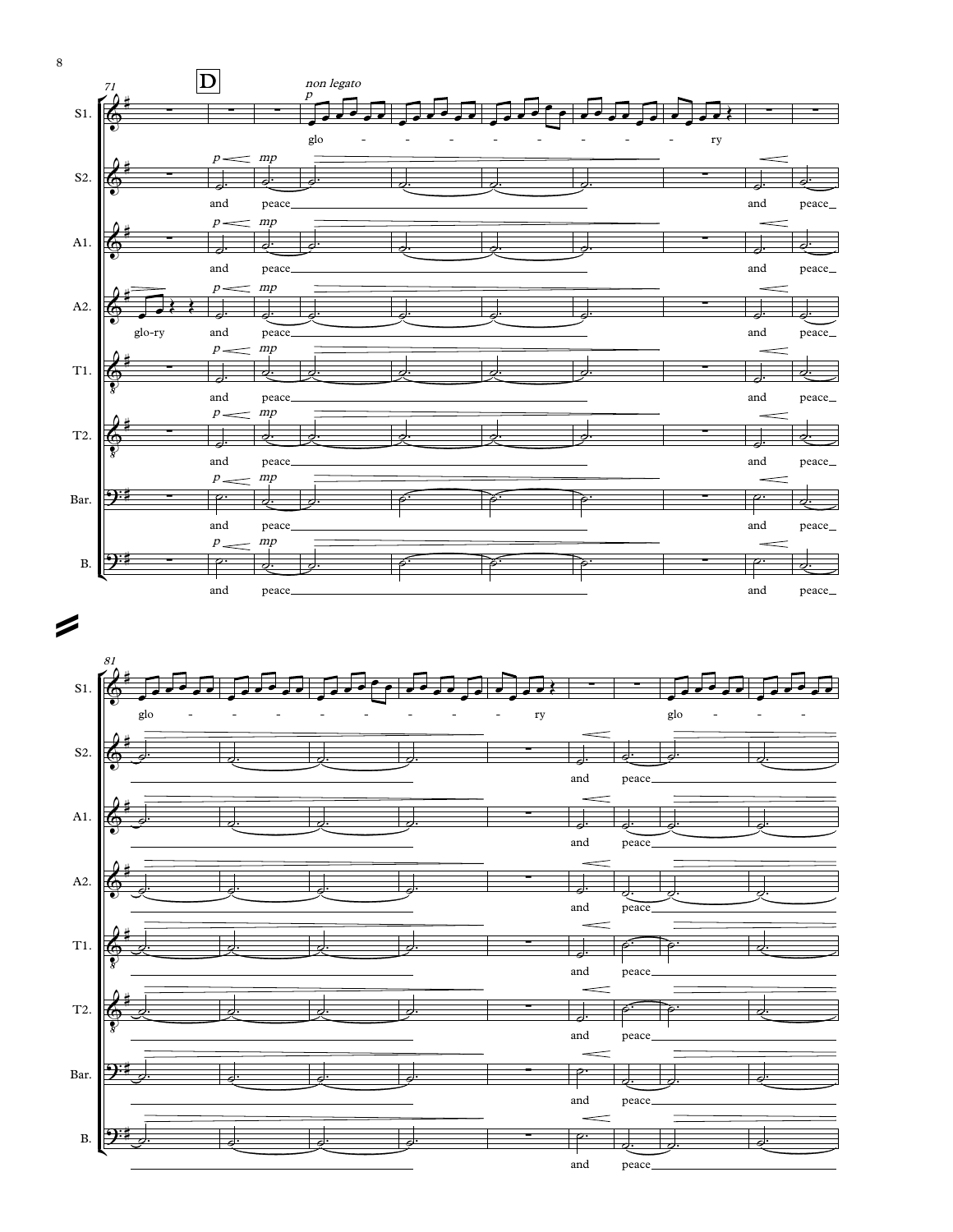

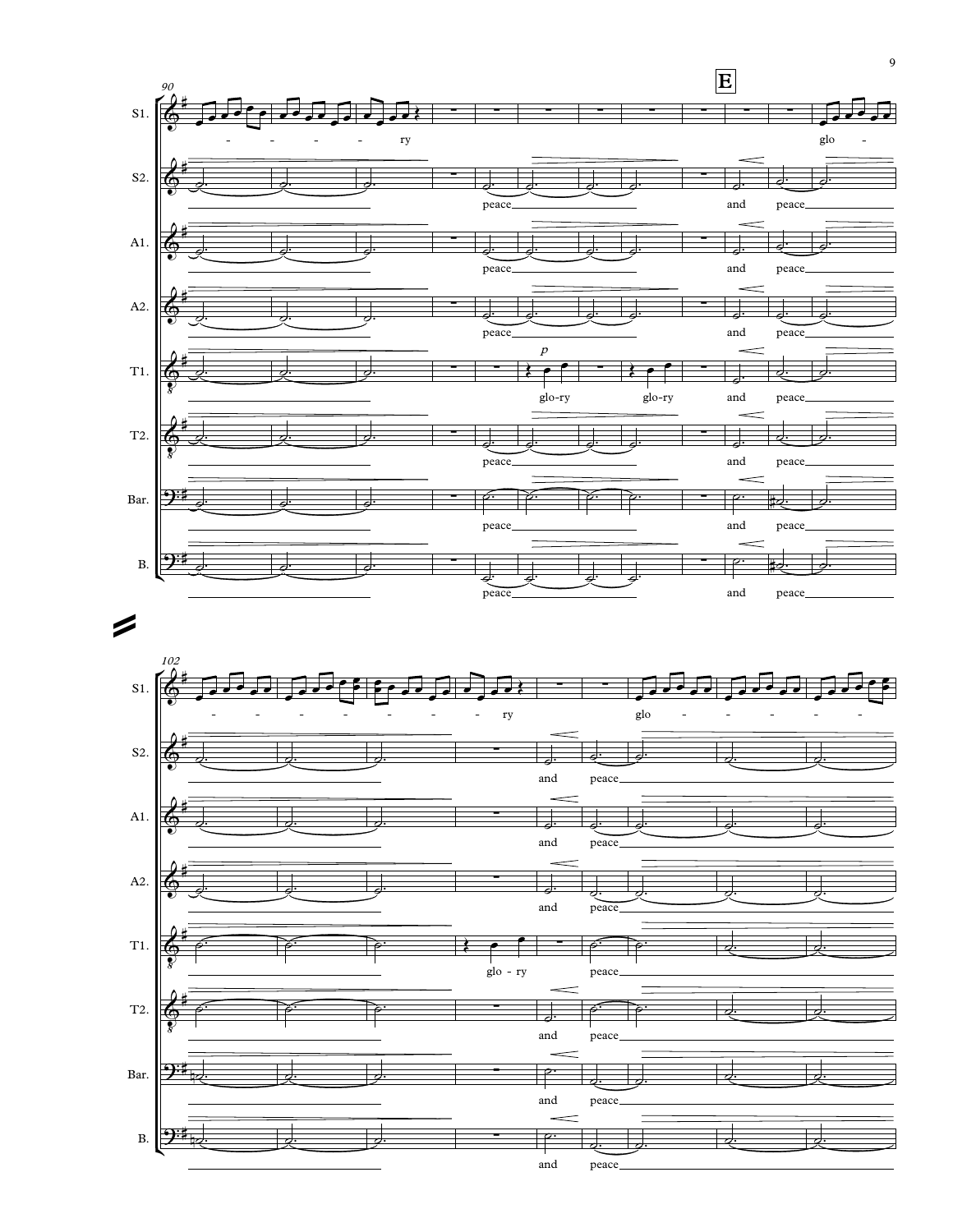

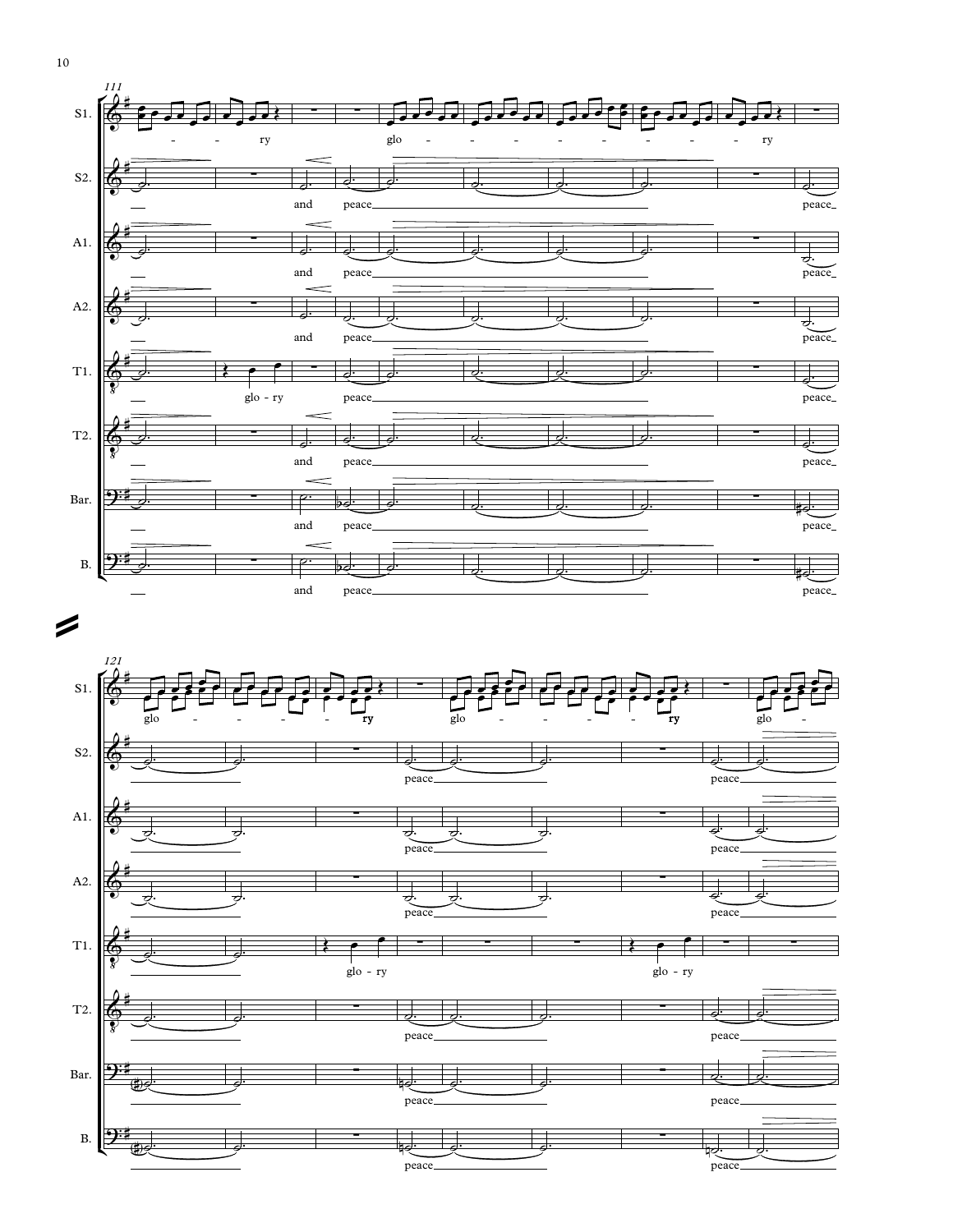